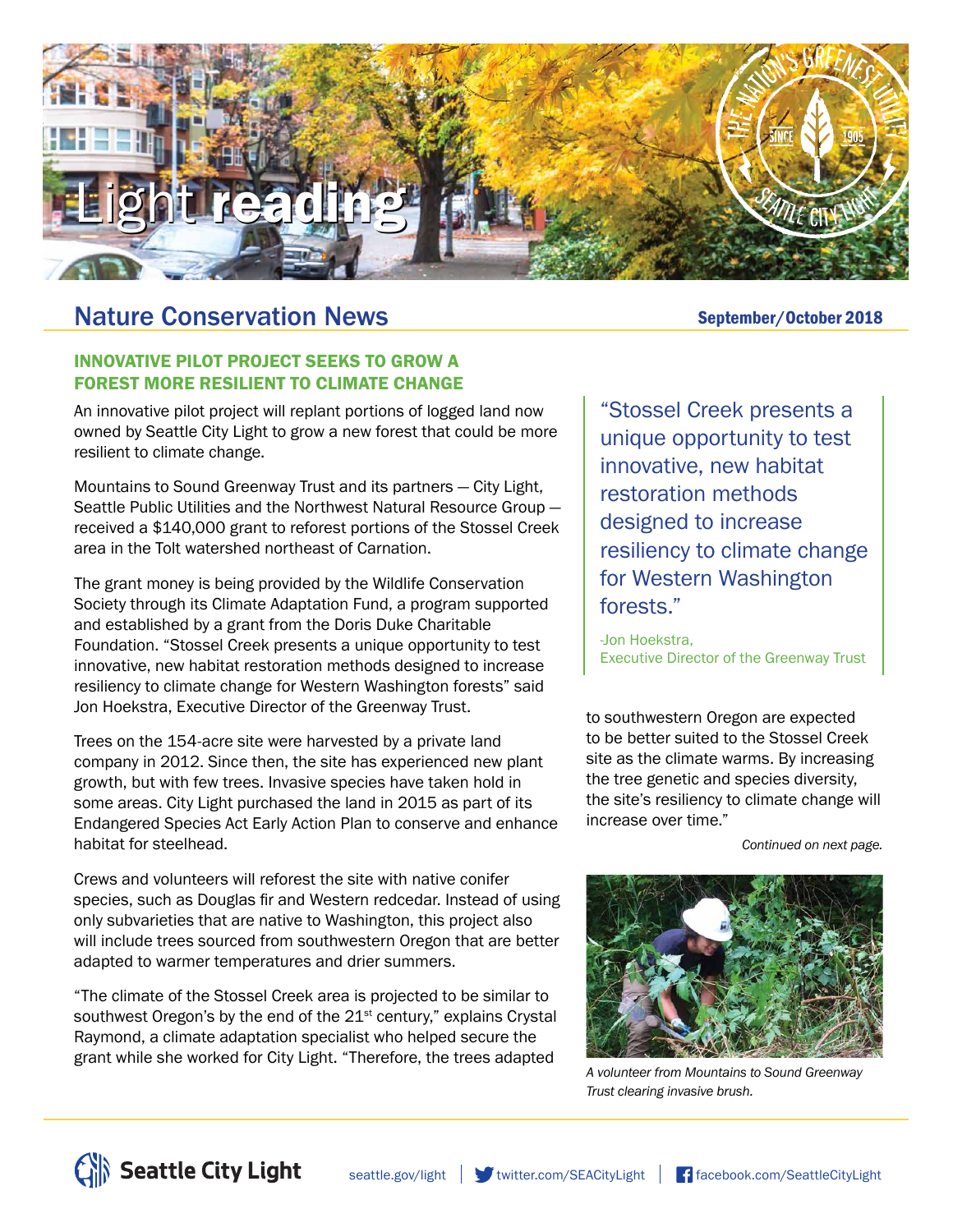*(Continued from previous page.)*

Work to control invasive plant species and site preparation at Stossel Creek will begin this spring and planting new trees will begin in the fall. After planting, the team will have several opportunities to monitor success and share lessons learned from the project.

This pilot project will inform future climate-adapted restoration practices for lands owned by City Light, Seattle Public Utilities and other owners in the region. The long-term goal of the reforestation effort is to establish a diverse forest that will be adapted to the climate of the mid to late 21<sup>st</sup> century.

### TAKE OUR SURVEY!



Help us improve your Light Reading experience by participating in our brief survey. Your responses will help shape the stories and tips we add to future newsletters.

You will also have a chance to win a City Light thank you pack! Go to [surveymonkey.com/r/LightReading](http://www.surveymonkey.com/r/LightReading) to get started.

## BE ON THE LOOKOUT FOR SCAMS

City Light will never call demanding immediate payment over the phone. If you are contacted by someone threatening to shut off your service if you don't pay immediately, end the conversation right away. Call us at (206) 684-3000 or visit [seattle.gov/light/endscams](http://www.seattle.gov/light/endscams) to report the scam attempt.



SPOT IT . REPORT IT . STOP IT

## GREEN UP!

Make an impact by contributing to a greener, more resilient energy future by joining the City Light Green Up program. Simply add \$3, \$6 or \$12 to your bill per month. Learn more by visiting [seattle.gov/light/greenup](http://www.seattle.gov/light/greenup) or call (206) 684-3800.



#### SAFETY TIP FROM THE FIELD

*"When a metallic mylar balloon touches a power line or electrical equipment, it can cause a surge of electricity which leads to a power outage and might even ignite a fire. If you are celebrating an occasion with a metallic mylar balloon, remember to keep it safely tethered and dispose of it properly."*

-James Alexander, Overhead Crew Chief

#### BE THE FIRST TO KNOW GET ALERT SEATTLE

From severe weather to major traffic disruptions, to other emergencies, it's important to stay informed.



If you live or work in Seattle, receive free official notifications to keep you aware of potential or current emergencies. Sign up at **<Alert.Seattle.gov>**.



Seattle City Light crews are in these neighborhoods, working to provide reliable service:

- Arroyo/South Arbor Heights: Installing underground conduits, vaults and streetlights to replace aging infrastructure;
- Pioneer Square: Increasing electrical reliability and supporting alley restoration by replacing old, damaged underground conduits;
- South Lake Union: Installing vaults and conduits to connect customers with Denny Substation underground infrastructure.

This is a partial list. For details go to [seattle.gov/light/atwork](http://www.seattle.gov/light/atwork) to access our map and learn about individual projects.

Seattle City Light 700 Fifth Avenue PO Box 34023 Seattle, WA 98124-4023 [seattle.gov/light](http://www.seattle.gov/light)

Questions, comments or suggestions? Call (206) 684-3000. Editor: Nathan MacDonald, nathan.macdonald@seattle.gov

Newsletter available in Spanish, Vietnamese, Chinese, Somali, Tagalog and Korean online or call (206) 684-3000.

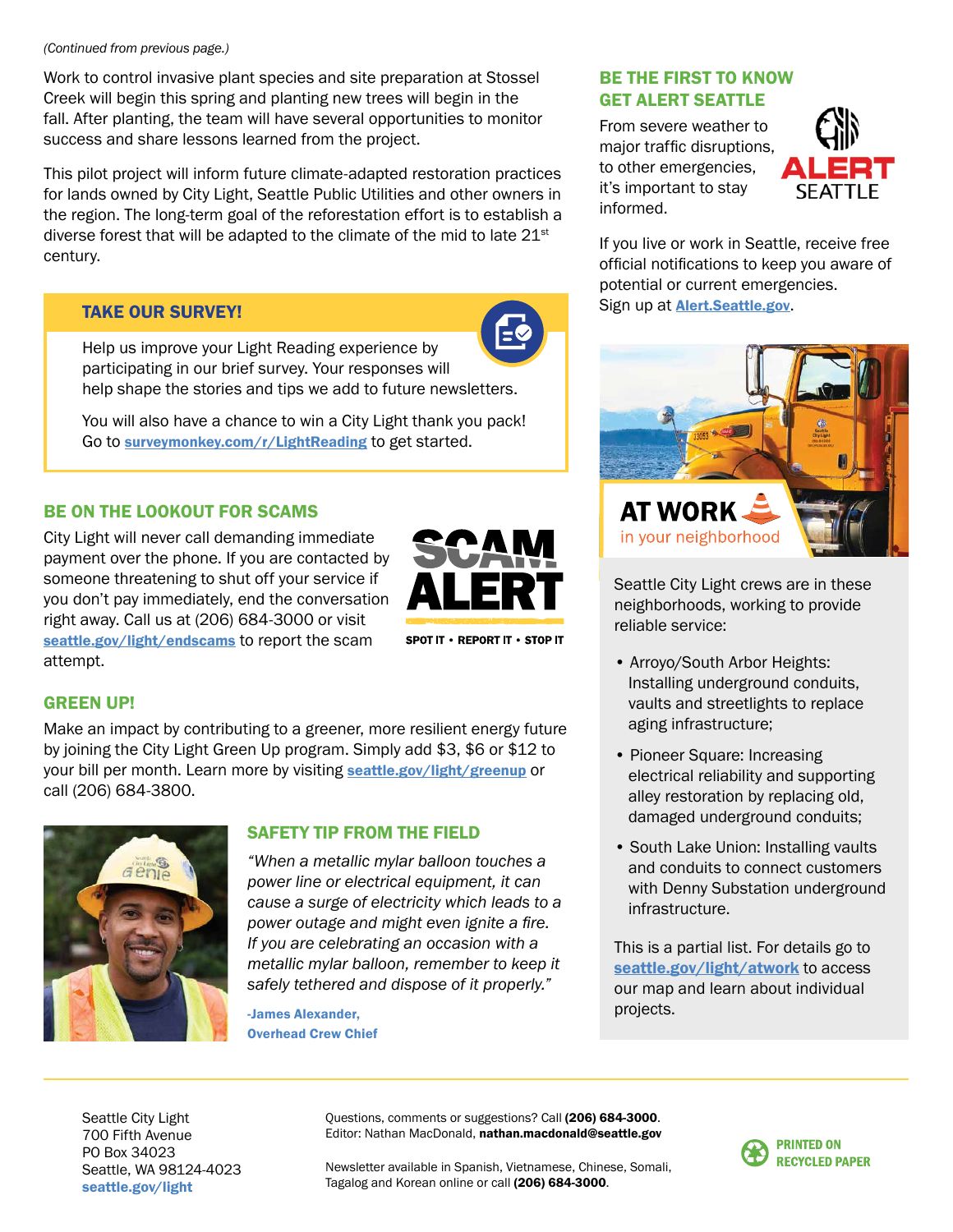

# **Consider an Energy** Efficient Water Heater

Water heaters use the 2nd most amount of energy in homes.

IS GREEN

**EATTLE CITY** 

**A heat pump water heater** is the most efficient electric water heater available, and it:

- uses up to 60% less energy;
- can save an average of \$3,000 over the life of the water heater;
- can pay for itself in three years; the up-front investment is covered in energy savings;
- gives you control; the digital control allows you to set it to vacation or high-demand modes;
- heats just like a standard water heater, meeting the hot water needs of your home;
- plus, Seattle City Light has a **\$500 rebate**.

Get a \$500 rebate, learn more at: [seattle.gov/light/waterheater](http://www.seattle.gov/light/waterheater)